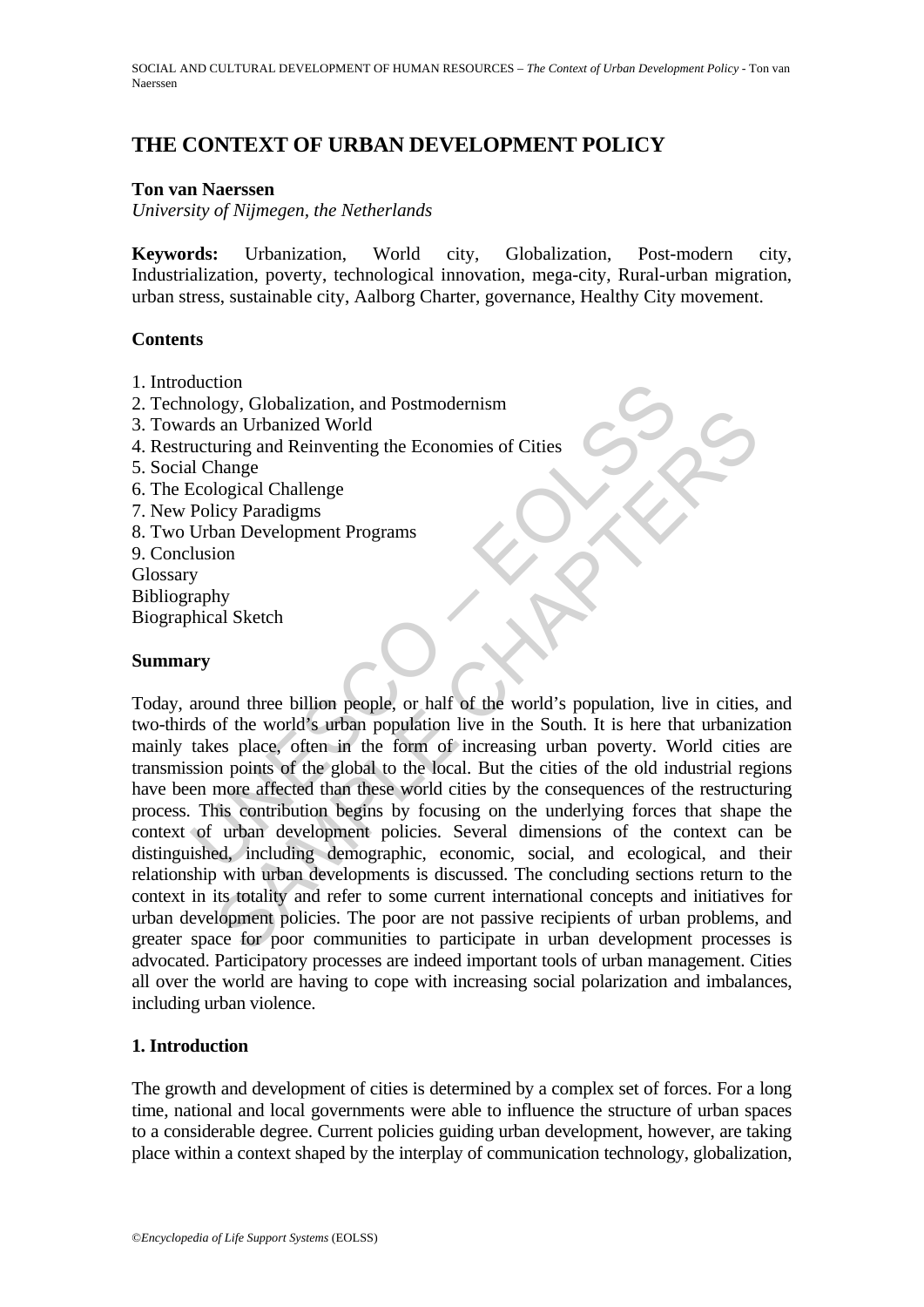postmodern lifestyles, and widespread poverty. Globalization in particular is important. It implies that urban development policies have to adapt to processes outside the national and local spaces. Urban policies have also to take into account that changes in economy, politics, and culture occur at a rapid pace and that the boundaries between them are fluid.

This contribution begins by focusing on the underlying forces that shape the context of urban development policies. Several dimensions of the context can be distinguished, such as demographic, economic, social, and ecological dimensions. The relationship of each dimension with urban developments is discussed. The concluding sections return to the context in its totality and refer to some current international concepts and initiatives for urban development policies.

marks should be made beforehand. The first concerns the dichotor<br>he rich countries) and the South (the poor countries). The metropolic<br>re usually considered as representative of the post-Fordist era. Howeverld's urban popu rich countries) and the South (the poor countries). The metropolitan areas osually considered as representative of the post-Fordist era. However, two-d's is urban population live in the South. It is here that urbanization Two remarks should be made beforehand. The first concerns the dichotomy between the North (the rich countries) and the South (the poor countries). The metropolitan areas of the North are usually considered as representative of the post-Fordist era. However, two-thirds of the world's urban population live in the South. It is here that urbanization mainly takes place, often in the form of increasing urban poverty. In this contribution attention will be paid to the North as well as to the South. Using the notions of South and North means being aware of the great differences in urban problems and thus in urban policies. At the same time, the boundaries between North and South are becoming diffuse, and convergent processes can also be distinguished.

The second remark concerns city size. The examples given will refer to big cities and large metropolitan areas. However, the majority of the world's urban population live in cities and urban settlements with a population of less than one million. The bias in this contribution is justified by the fact that the major problems of urban development policies are in the big cities. However, similar processes as described, although on a smaller scale, will occur in regional and provincial centers.

# **2. Technology, Globalization, and Postmodernism**

Castells asserts that this age is the information age. Technological innovations, particularly in information technology, are at the core of processes of economic development and social change. Computer science and telecommunication induce innovations in production processes and the development of new, marketable products. New means of communication, transport technology, and logistics are transforming the world into a "global village." Physical distances are becoming less important, thus creating more opportunities for international interaction. A free market ideology reinforces the existence of a single global economy. National economies are still identifiable but, with few exceptions, they are part of regional blocs and strongly connected to the worldwide network of trade and investment.

It has often been remarked that globalization as such is not a new phenomenon and had already accompanied the Industrial Revolution by way of an international division of work on a global scale. Only the pace and the intensity of the interactions are new. Since there are possibilities to integrate systems of production on a global basis, transnational companies are constantly searching for new centers of industrial production worldwide.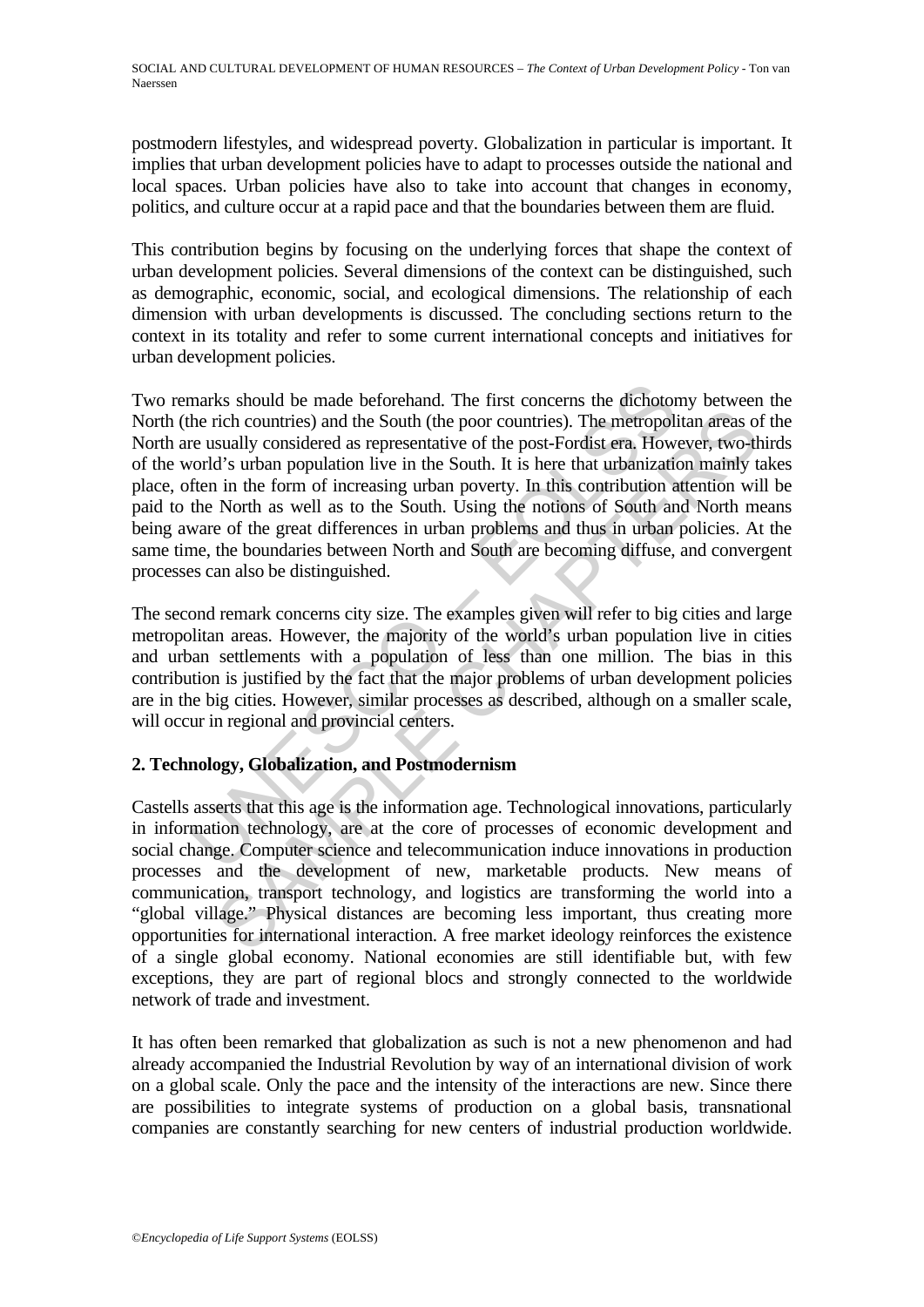Production processes are transferred to new locations where the costs of production, and wages in particular, are less compared to the old production sites.

Owing to the global shift of specific manufacturing industries, a new spatial division of labor is accompanying globalization. No longer is the South the mere supplier of raw materials; it is also producing industrial commodities for the North. Cities are at the center of generating changes in the geography of production. On the other hand, worldwide competition and the new international division of labor (NID) have their impact on cities and restructuring of urban economies occurs all over the world.

Globalization and information technology have changed our societies. They have contributed to a new way of thinking, which is usually called "postmodernism." It means that it is impossible to understand the multivariate and complex societies of today with the help of one great ideology or grand theory. Therefore, postmodernism emphasizes multiformity, flexibility, and change. The *postmodern cities* are full of contradictions and paradoxes, constantly moving and restructuring.

the way of unifining, which is stating differed to a new way of unifining, which is impossible to understand the multivariate and complex societies of one great ideology or grand theory. Therefore, postmodernismity, flexib is great ideology or grand theory. Therefore, postmodernism emphasis, y, flexibility, and change. The *postmodern cities* are full of contradictions constantly moving and restructuring.<br>
form of cities reflects the new tr The spatial form of cities reflects the new trends. The postmodern city is diffuse and tends to be a collection of cores with urban characteristics. It replaces the urban area which has one clearly identifiable center and is visibly separate from the countryside. This polycentric city is highly individualized and social relations are fluid. Individuals search for collectivities with whom they can identify, such as groups defending nonmaterial interests (environment), or based on shared images of a larger world (religion), or referring to roots (gender, ethnicity). In the postmodern city diverse thoughts and interests have to be brought into line with each other. For this reason, it cannot be managed from one bureaucratic center but needs to be guided from a point that can coordinate a flexible network.

# **3. Towards an Urbanized World**

The major demographic change in the world concerns rapid urbanization. Today, around three billion people, or half the world's population, live in cities. Their number is increasing fast. Since no increase in the rural population is expected, it is estimated that by the year 2025 the urban population will make up more than 60% of the total population. Currently, around two-thirds of the urban population live in the South, so urbanization is unequally distributed over the world. During the coming decades more than 95% of the increase in the urban population will occur in cities of the South. Its increase will account for more than two billion, from 1,970 in the year 2000 to 4,050 in 2025.

In the industrialized countries of the West and in Latin America around three-quarters of the population live in cities, while in most African and Asian countries the urbanized part of the population is still below 40%. In China (total population 1.2 billion) it is around 25% and in India (900 million) around 35%. However, owing to massive migration from the countryside, in almost every country of the South, the urban population is increasing much faster than the population of the rural regions. This is particularly the case in sub-Saharan Africa.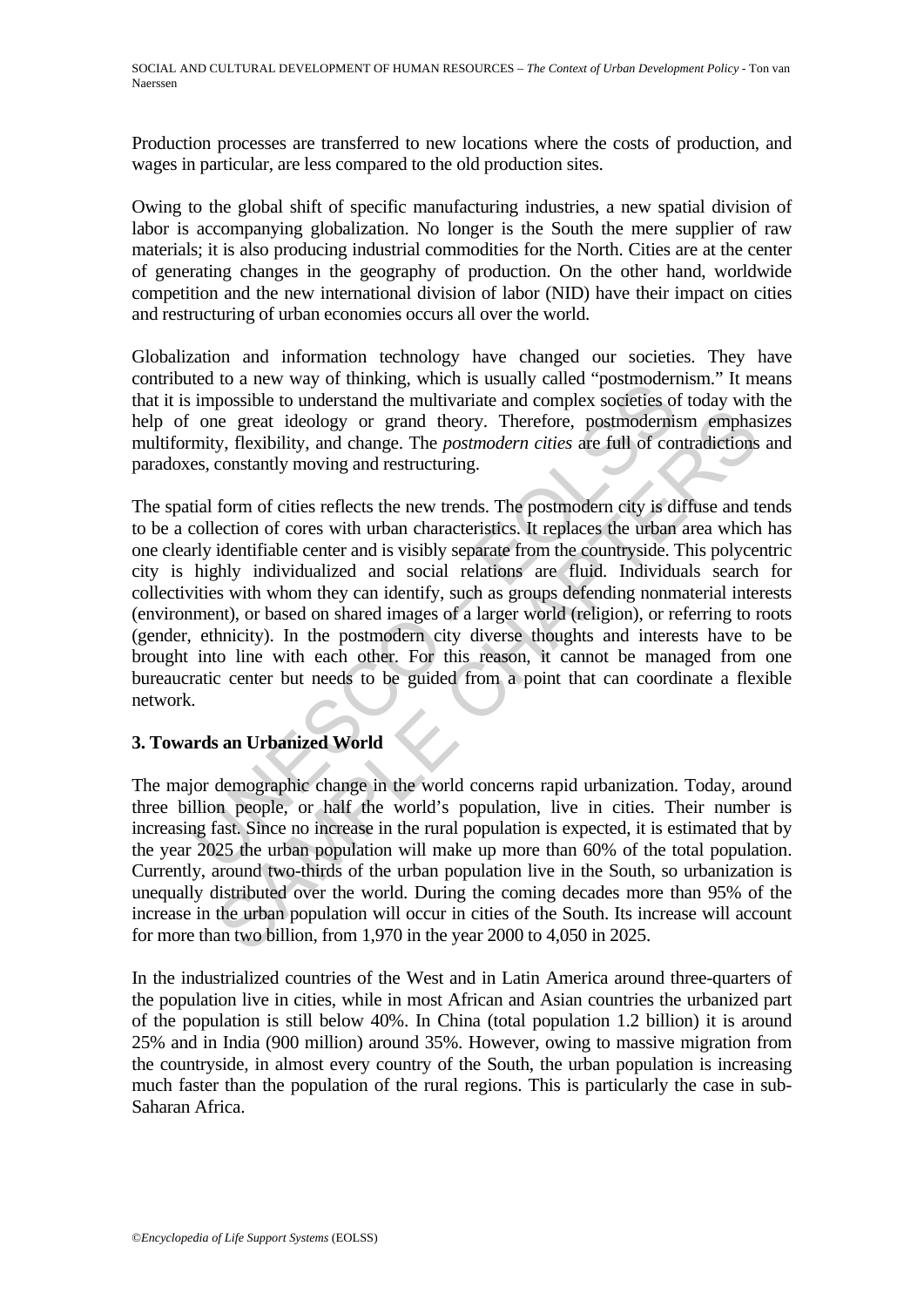Rural–urban migration is the result of stagnant development in the countryside and fewer prospects for the younger generations. Even where production and productivity do increase, as in the case of the Green Revolution in Asia, employment opportunities do not appear to increase. In many countries coping strategies encompass both rural and urban areas. Circular migrants leave their families in the countryside and regularly return to their home villages to help during harvest times or for other reasons.

the average population of the intunct angest clues was 2.1 minion<br>the can be the matter and already exceeded 5 million. Again, the increasing importance<br>the can be distinguished. In 1950, the largest city in the world was an be distinguished. In 1950, the largest city in the world was New York,<br>million inhabitants. The next four largest city in the world was New York,<br>million inhabitants. The next four largest cities were London, Paris, To A significant proportion of the world's urban population live in small market towns and administrative centers. However, more than ever before a large proportion of the urban population are living in large cities of one million or more inhabitants and in mega-cities with 10 million or more people. The world's largest cities have also grown considerably. In 1950, the average population of the hundred largest cities was 2.1 million, while in 1990 this figure had already exceeded 5 million. Again, the increasing importance of the cities of the South can be distinguished. In 1950, the largest city in the world was New York, with around 12 million inhabitants. The next four largest cities were London, Paris, Tokyo, and Shanghai. Among the 20 largest cities only a few were located in the South. By the year 2000 the picture was radically different. Mega-cities with 10 million inhabitants or more are predominantly in the South, with Mexico City (31 million inhabitants), Sao Paulo (26 million), and Shanghai (24 million) at the top of the list. These figures should be considered as rough estimates, since much depends on definitions of what is "urban" and the boundaries chosen for the urban areas. The population figures given for urban Tokyo, for example, vary from around 8 million (the number of people living in the central city of Tokyo,  $598 \text{ km}^2$ ) to 39 million (the inhabitants of Greater Tokyo Metropolitan Area covering  $13\,500\,\mathrm{km}^2$ ).

The second Habitat conference in Istanbul (1996) paid explicit attention to the problems of large cities and the fast urban growth in the South. It was pointed out that poverty in the countryside is being transferred to the urban areas. This creates many serious problems for urban environmental health. Indoor and outdoor air pollution, a lack of safe water and sanitation facilities, and uncollected solid waste are some of the most pressing problems in urban poor areas.



#### **Bibliography**

- - -

Abbott J. (1996). *Sharing the City. Community participation in urban management*, 240 pp. London. Earthscan.[This book contains a historical analysis as well as theories and practices of community participation]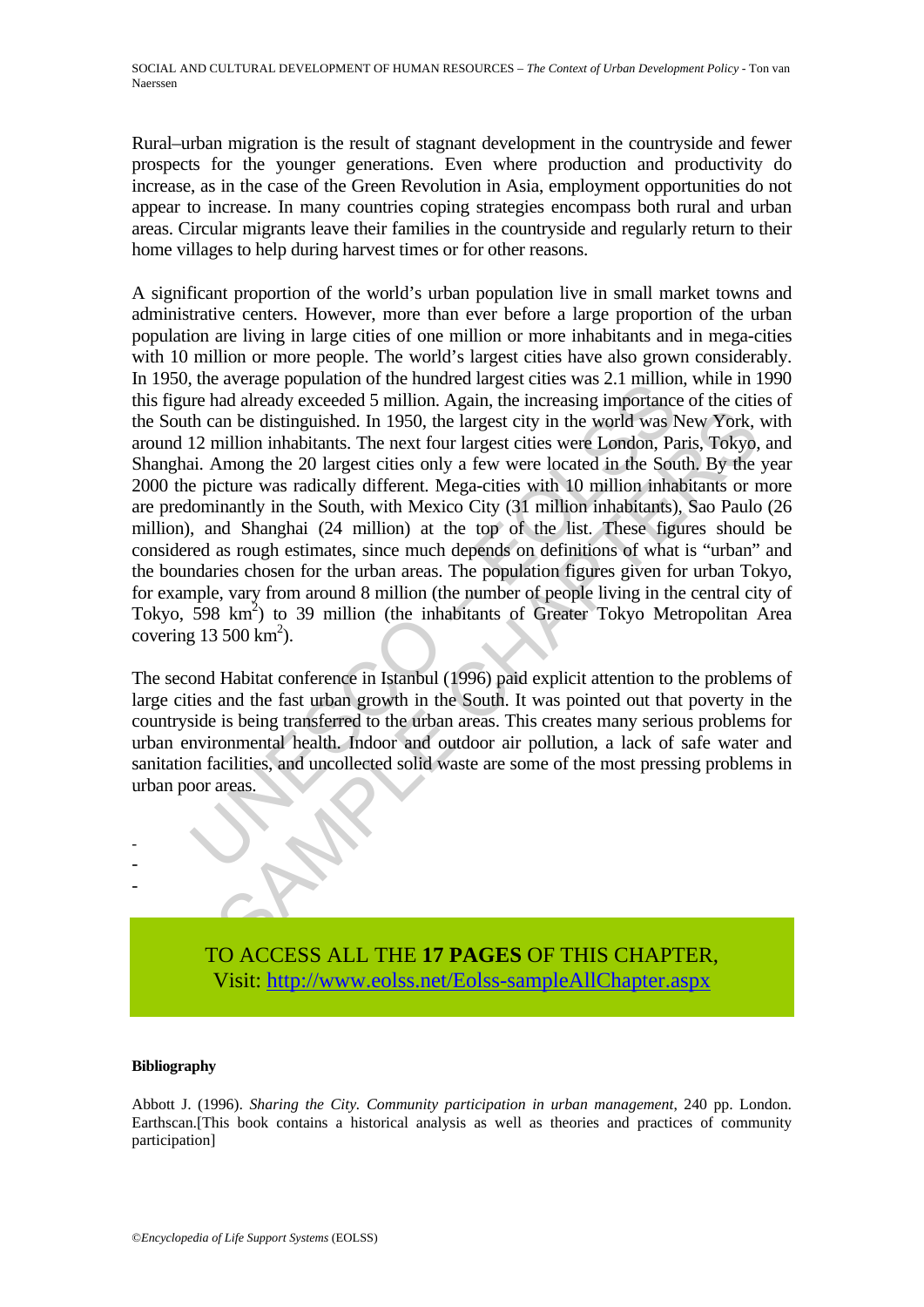SOCIAL AND CULTURAL DEVELOPMENT OF HUMAN RESOURCES – *The Context of Urban Development Policy* - Ton van Naerssen

Bradley, D., C. Stephens, T. Harpham and S. Caincross S. (1991) *A review of environmental health impacts in developing country cities*, 60 pp. Washington: World bank. Urban Management Program paper no.6 [Report and review of health related issues in cities in the South]

Agnew J., Mercer J. and Sopher D. (eds.) (1984) *The city in the cultural context*, 300 pp. Boston, London, Sydney: Allen and Unwin.[ This book aims to explain city growth and urban live by a cultural-context approach to be relied on, as an alternative to structural and instrumentalist approaches]

Castells M. (1996-1998). *The information age: economy, society and culture*, 560 pp. 460 pp. and 420 pp. Malden Mass., Oxford: Blackwell Publishers. [The first of the three volumes analyses the rise of a global network society based on information technology; the second volume focuses on social movements that struggle to cope with the network society; while the third volume deals with uneven development at macro-regional levels]

Cheema G. S. and Ward S.E. (eds.) (1993). *Urban Management. Policies and Innovations in Developing Countries*, 330 pp. Westport (Connecticut), London: Praeger. [This book contains contributions on urban management issues in the field of housing, the informal sector, resource mobilisation, urban investment programs and information systems],

Cohen M.A., Blair A.R., Tulchus J.S. and Garland A.M. (eds.) (1996). *Preparing for the Urban Future. Global Pressure and Local Forces*, 440 pp. Baltimore: John Hopkins University Press. [This book focuses on the various implications of the global economy for urban future]

Commission on Global Governance (1995) *Our global neighbourhood*, 410 pp. Oxford: Oxford University Press. [A report on democracy and the empowerment of people in order to promote security, manage economic interdependence and strengthen the rule of law on world scale]

(s. 330 pp. Westport (Connecticut), London: Praeger. [This book contains continued in the field of housing, the informal sector, resource mobilisation, and information systems],<br>and information systems],<br>(A., Blair A.R., T I alternation systems],<br>
Blair A.R., Tulchus J.S. and Garland A.M. (eds.) (1996). *Preparing for the Urban Fulgoir and Local Forces,* 440 pp. Baltimore: John Hopkins University Press. [This two end Local Forces, 440 pp. O Devas N. and Rakodi C. (1993). *Managing Fast Growing Cities. New Approaches to Urban Planning and Management in the Developing World,* 335 pp. Burnt Mill, Harlow: Longman Scientific and Technical.[This book stresses a need for the development of planning and management capacity to approach urban development processes in an integrated way]

Davies J.K. and Kelly M.P. (eds.)(1993). *Healthy Cities. Research and Practice,* 190 pp. London: Routledge.[A reader dealing with the experiences of the Healthy Cities Project in the Western world]

Dicken P. (1998, 3rd.edition). *Global Shift. Transforming the World Economy*, 500 pp. London: Paul Chapman. [Textbook on the geography and spatial unevenness of the global economy

Fainstein S.S., Gordon I. and Harloe M. (1992). *Divided Cities, New York and London in the Contemporary World,* 290 pp. Oxford, Cambridge USA: Blackwell. [This book compares the uneven impacts of growth and economic restructuring of the economy on the population of New York and London]

Friedmann J. (1986). The World City Hypothesis. *Development and Change*, vol. 17, pp. 69-83. [The classic article about the characteristic features of cities at the top of the global urban system]

Gilbert A. and Gugler J. (1992, 2nd.edition). *Cities, poverty and development. Urbanisation in the Third World*, 330 pp. Oxford: Oxford University Press. [A geographer and a sociologist are looking at various aspects of urban development and urban life in developing countries]

Hall P. (1996). *Cities of Tomorrow. An Intellectual History of Urban Planning and Design in the 20th Century* , 500 pp. Oxford: Blackwell. [This book deals with city building, city planning and the socioeconomic development of cities.

Hall P. (1998). *Cities in Civilization. Culture, Innovation and Urban Order*, 1170 pp. London: Weidenfeld and Nicolson.[The central question of this book concerns urban creativity. The case studies range from Athens 500-400 BC to London 1979-1993]

Hardoy J.E., Mitlin D. and Satterthwaite D. (1992). *Environmental Problems in Third World Cities*, 300 pp. London: Earthscan.[This book offers a comprehensive view of the city environment in the Third World, its problems and its possible solutions in order to reach sustainable urban development]

Harris N. (1995). Bombay in a Global Economy. Structural Adjustment and the Role of Cities. *Cities*, vol. 12, pp. 175-184. [One of the first articles on globalisation and urban restructuring in a Third World City]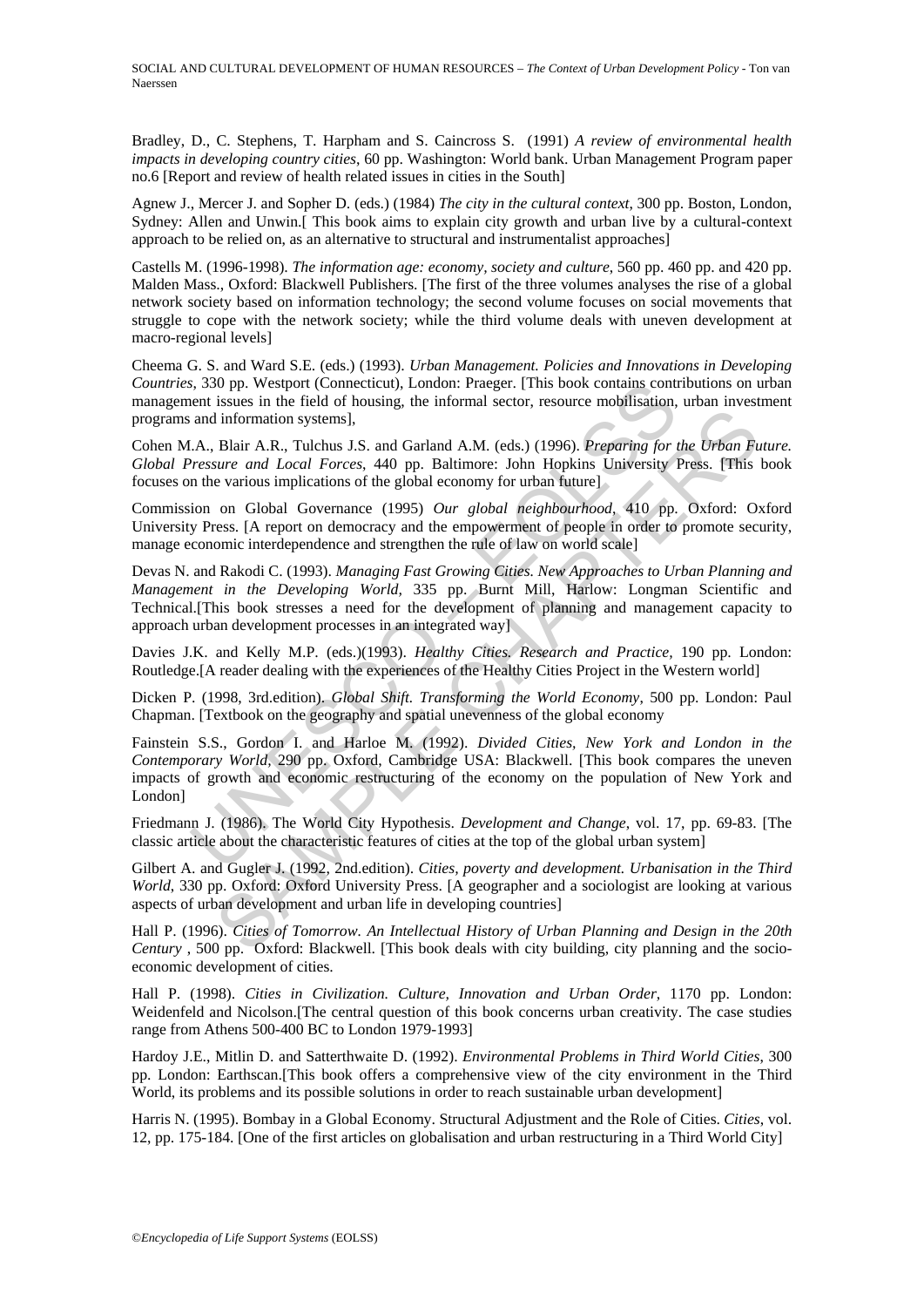SOCIAL AND CULTURAL DEVELOPMENT OF HUMAN RESOURCES – *The Context of Urban Development Policy* - Ton van Naerssen

Hoggart K. and David Green (eds.) (1991). London. A new Metropolitan Geography, 255 pp. London: edward Arnold. [London: its economic structure, gender division of labour, transport, population and government]

International Institute for the Urban Environment (1997). *The Ecological Footprint of cities*, 120 pp. Amsterdam. [Report of a series of public debates on the ecological footprint]

Knox P.L. and Taylor P. (eds.) (1995). *World Cities in a World-system* , 335 pp. Cambridge: Cambridge University Press.[A collection of essays dealing with the 'world city hypothesis', cities in systems as well as politics and policy in world cities]

LeGates R.T. and Stout F. (eds.)(1996). *The City Reader*, 530 pp. London, New York: Routledge. [A collection of excerpts from classic writings on urban form and design, urban society and culture, urban politics, urban planning and the past and future of cities]

Lewis O. (1965). *La Vida. A Puerto Rican Family in the Culture of Poverty - San Juan and New York*, 670 pp. New York: Vintage Books. [A classic study of five poor households in San Juan, Puerto Rico, and New York. With an extensive introduction on the Culture of Poverty]

McCarney P.L. (ed.) (1996). *Cities and Governance: New Directions in Latin-America, Asia and Africa*, 210 pp. Toronto: Centre for Urban and Community Studies. University of Toronto. [The reader comprises twelve case-studies of urban governance in various countries and regions of the Third World]

Mingione E. (ed.) (1996). *Urban Poverty and the Underclass. A Reader*, 420 pp. Oxford, Cambridge USA: Blackwell. [This book presents debates on the urban underclass in Europe and the USA and case studies of urban poverty in European cities]

New York: Vintage Books. [A classic study of five poor households in San JYork. Wintage Books. [A classic study of five poor households in San JYork. With an extensive introduction on the Culture of Poverty]  $y$  P.L. (ed. k. With an extensive introduction on the Culture of Poverty]<br>L. (ed.) (1996). Cities and Governance: New Directions in Latin-America, Asia and A<sub>M</sub><br>to: Center for Urban and Community Studies. University of Toronto. [The r Rakodi, C. (ed.) (1997) *The Urban Challenge in Africa. Growth and management of its Large Cities*, 630 pp. Tokyo, New York, Paris: United Nations University Press [African urban development in the context of globalisation]

Satterthwaite D. (ed.) (1999) *The Earthscan reader in Sustainable Cities*, 470 pp. London: Earthscan Publications.[This reader covers a number of key issues related to urban development and sustainability, such as poverty alleviation, sectoral development, information systems and local actions]

Sassen S. (1991). *The Global City: London, New York, Tokyo*, 400 pp. Princeton, NJ.: Princeton University Press.[In this book global cities are conceived as cities at the top of the world's urban system]

Schuurman F. en Naerssen T. van (eds.) (1989). *Urban Social Movements in the Third World*, 220 pp. London: Routledge.[The essays in this book show how during the seventies and eighties urban movements emerged to improve housing and the delivery of collective goods]

Short, J.R. and Kim Y-H. (1999) *Globalisation and the City*, 170 pp. Edinburgh Gate, Harlow: Addison Wesley Longman. [Cities and city life are approached by analysing trends in economic, cultural and political globalisation]

Smith M.P. and Feagan J.R. (eds.) (1987). *The Capitalist City. Global Restructuring and Community Politics* , 390 pp. Oxford: Basil Blackwell.[This book shows how national and local governments, communities and households in urban areas respond to economic re-structuring]

Soja E. (2000). *Postmetropolis. Critical Studies of Cities and Regions*, 440 pp. [This book offers an overview of contemporary debates on the development of cities and regions and presents Los Angeles as a case of a post-modern urban area]

Stren R., White R. and Whitney J. (eds.) (1992) *Sustainable Cities, Urbanization and the Environment in International Perspective*, 360 pp. Boulder, San Francisco, Oxford: Westview Press. [A comparative approach to the problematic of cities and the environment in large countries and macro-regions]

United Nations Centre for Human Settlements (UNCHS/ Habitat)(1996). *An Urbanizing World. Global report on Human Settlements* , 560 pp. Oxford: Oxford University Press. [This report offers a comprehensive overview of the state of affairs regarding urbanisation and city development in the world].

World Health Organization (1995). *Building a Healthy City: a Practitioners' Guide*, 35 pp. Geneva: Unit of Environmental Health WHO.[A step-by- step approach to implementing healthy city projects in developing countries]